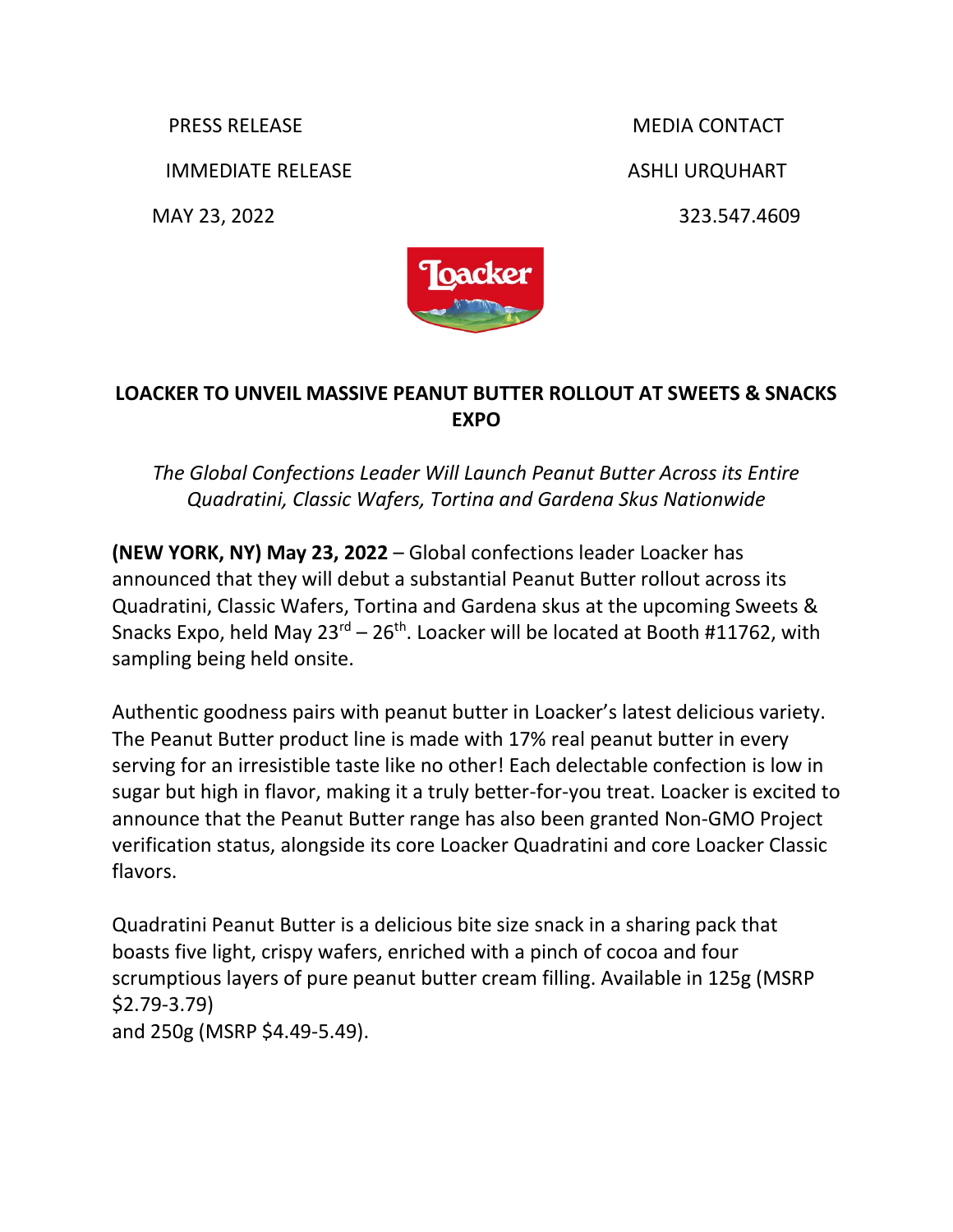The Classic Wafers Line, which is a perfect, individually wrapped on-the-go snack, welcomes Peanut Butter to its dynamically delicious family of products. Classic Peanut Butter is an irresistible combination of three crispy wafers, enhanced with a dash of cocoa and two layers of velvety pure peanut cream filling. Available in 45g (MSRP \$1.29-1.49) and 175g (MSRP \$2.79-3.29).

Tortina Peanut Butter is an individually wrapped premium snack that's perfect for the "me-moment". It's a decadent delight, covered in milk chocolate and filled with delicious pure peanut butter cream. Available in 125g (MSRP \$4.99-5.99).

Last but certainly not least is Gardena Peanut Butter. Loacker's signature wafers are filled with a delicious peanut butter filling and covered by irresistible milk chocolate. Available in 38g (MSRP \$1.19-1.39) and 200g (MSRP \$3.99-5.49).

All Loacker products are made with ingredients of certified origin. The brand's Alpine milk is completely non-GMO and is processed at their Dolomites Milk production plant. Hazelnuts, a cornerstone of Loacker's specialties, are 100% Italian and roasted directly in-house. The company also sources cocoa and vanilla from carefully selected sustainable farm partners.

"We are thrilled to debut our extensive Peanut Butter rollout," says Jenny Fernandez CMO/VP of Marketing Loacker USA. "Loacker continues to provide consumers with the flavors they crave, while maintaining its commitment to using only the best possible ingredients."

The Peanut Butter flavor collection will be available at specialty retailers, grocery stores, and online on Amazon and Loackerusa.com.

## ##MORE##

For additional information regarding Loacker USA, visit the official website at [www.loackerusa.com.](http://www.loackerusa.com/) To schedule a sampling appointment and/or brief interview with Jenny Fernandez, VP of Marketing Loacker USA, please contact Ashli Urquhart at [ashli@auprnyc.com.](mailto:ashli@auprnyc.com)